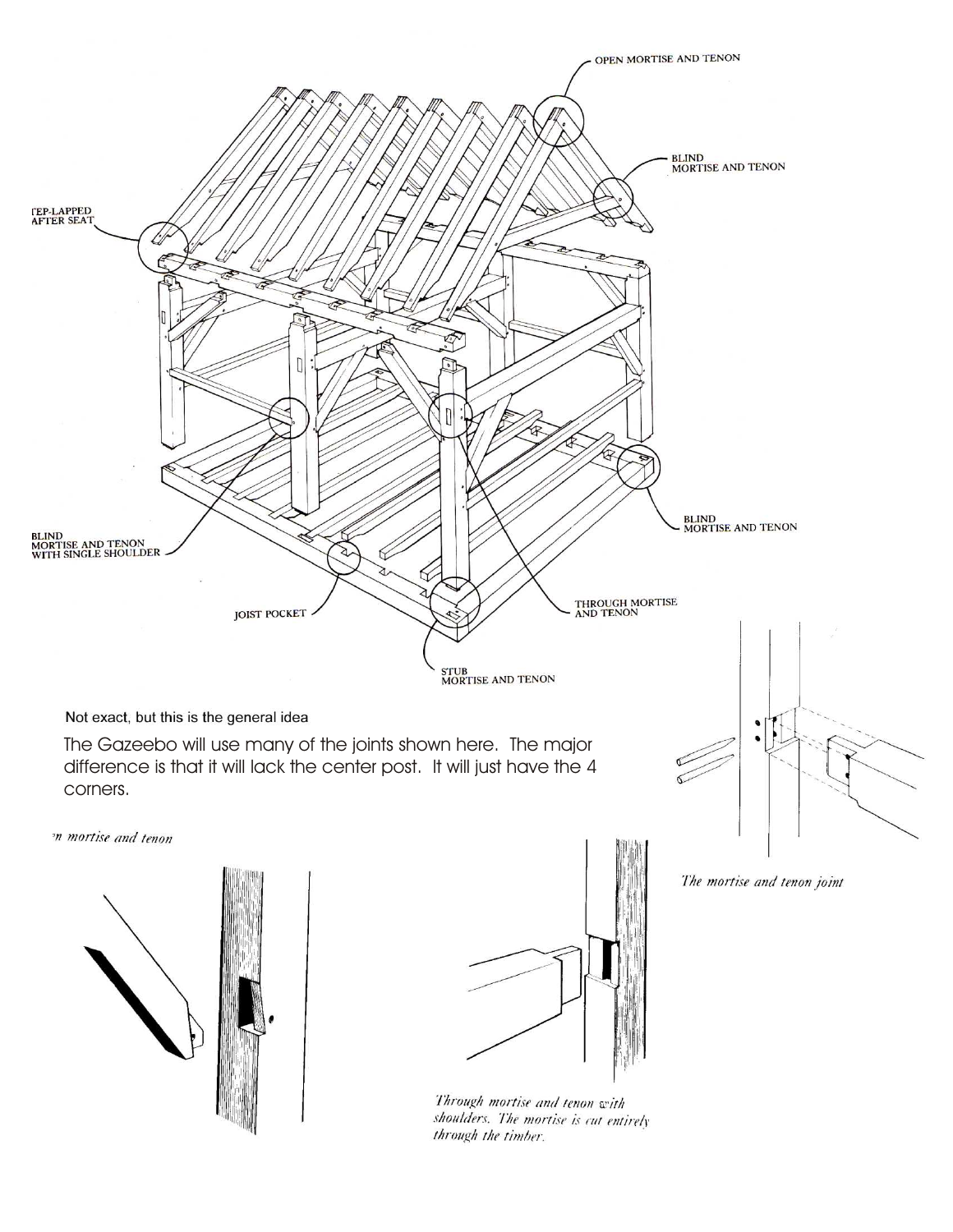

Junction of long sill, cross sill, and post

The base will be made up of pressure treated 6x6 for the sill plates with pressure treated 4x6 using housed lapped dovetail joints to join them to the sill plates.

End view of Floor boards

Decking will be applied as 2x8 half-lapped at the sides to join one floor board to the next.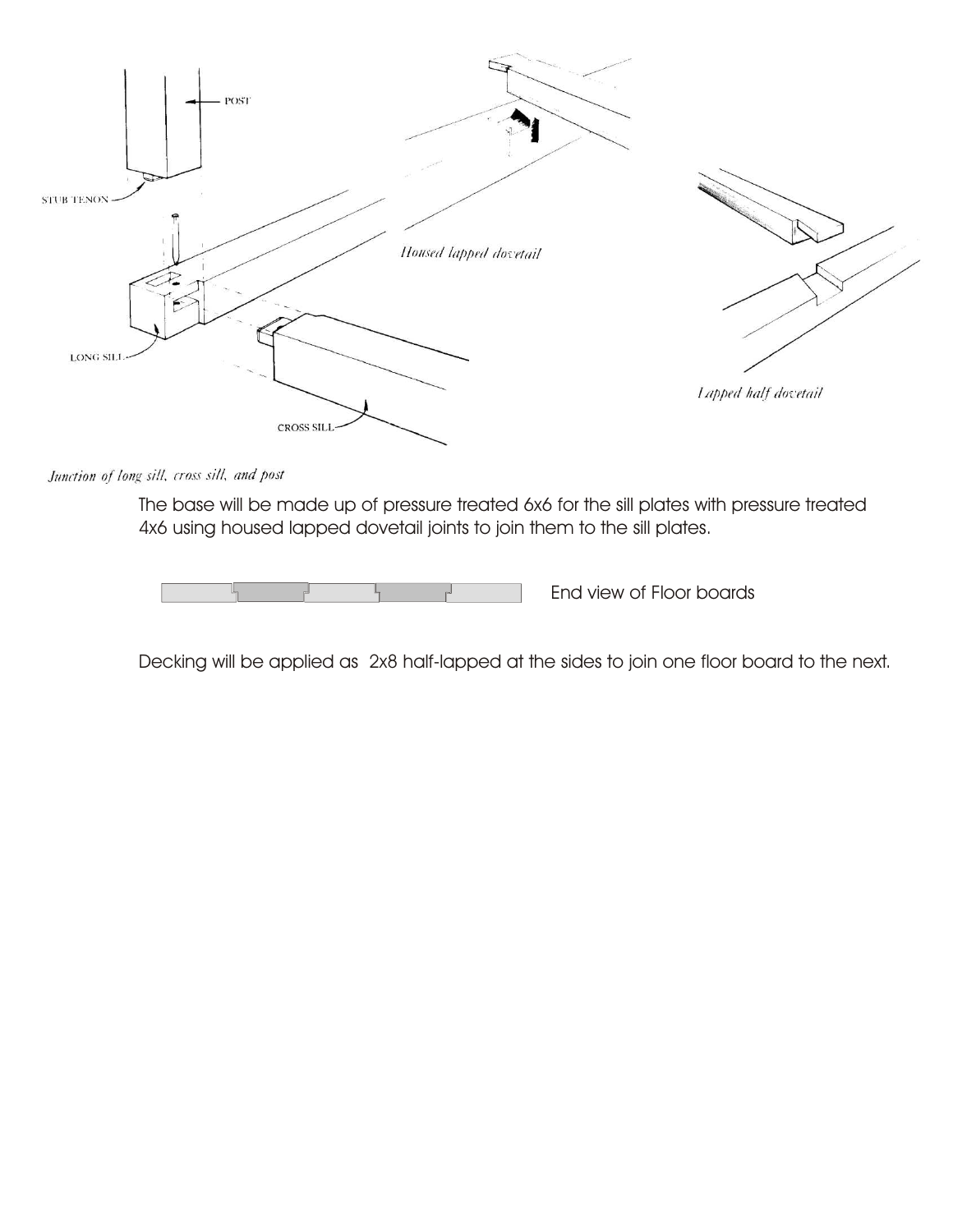

Overhead view of floor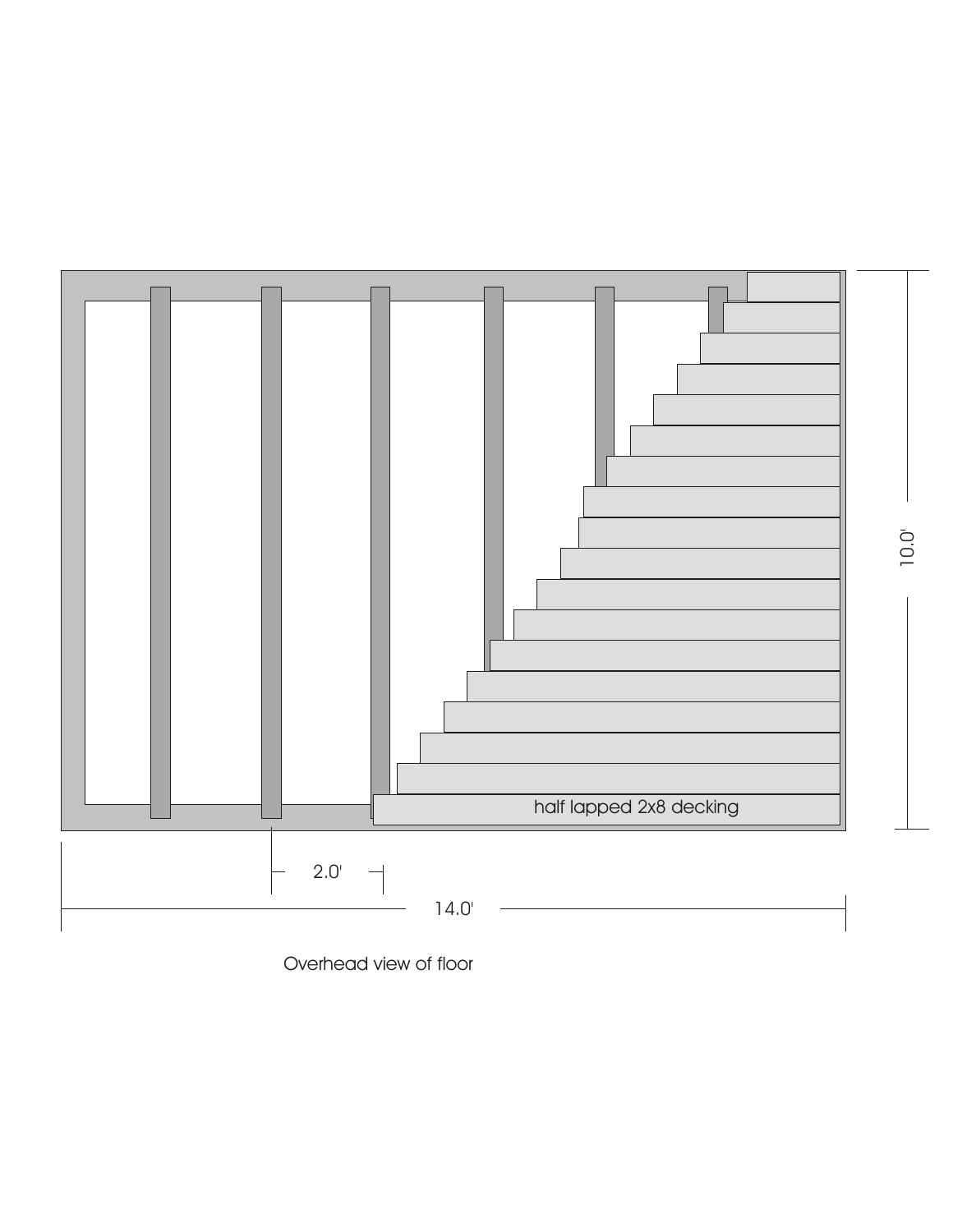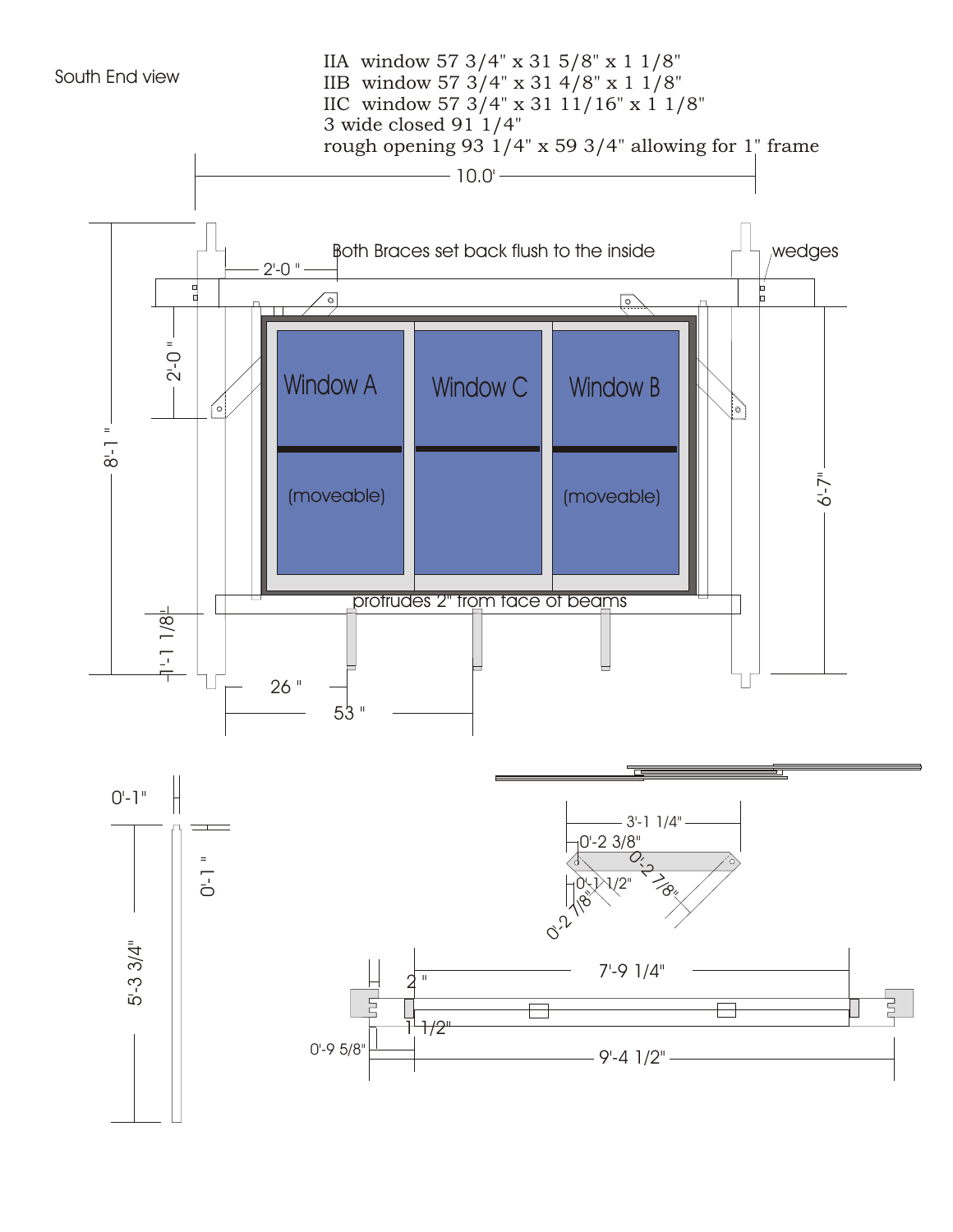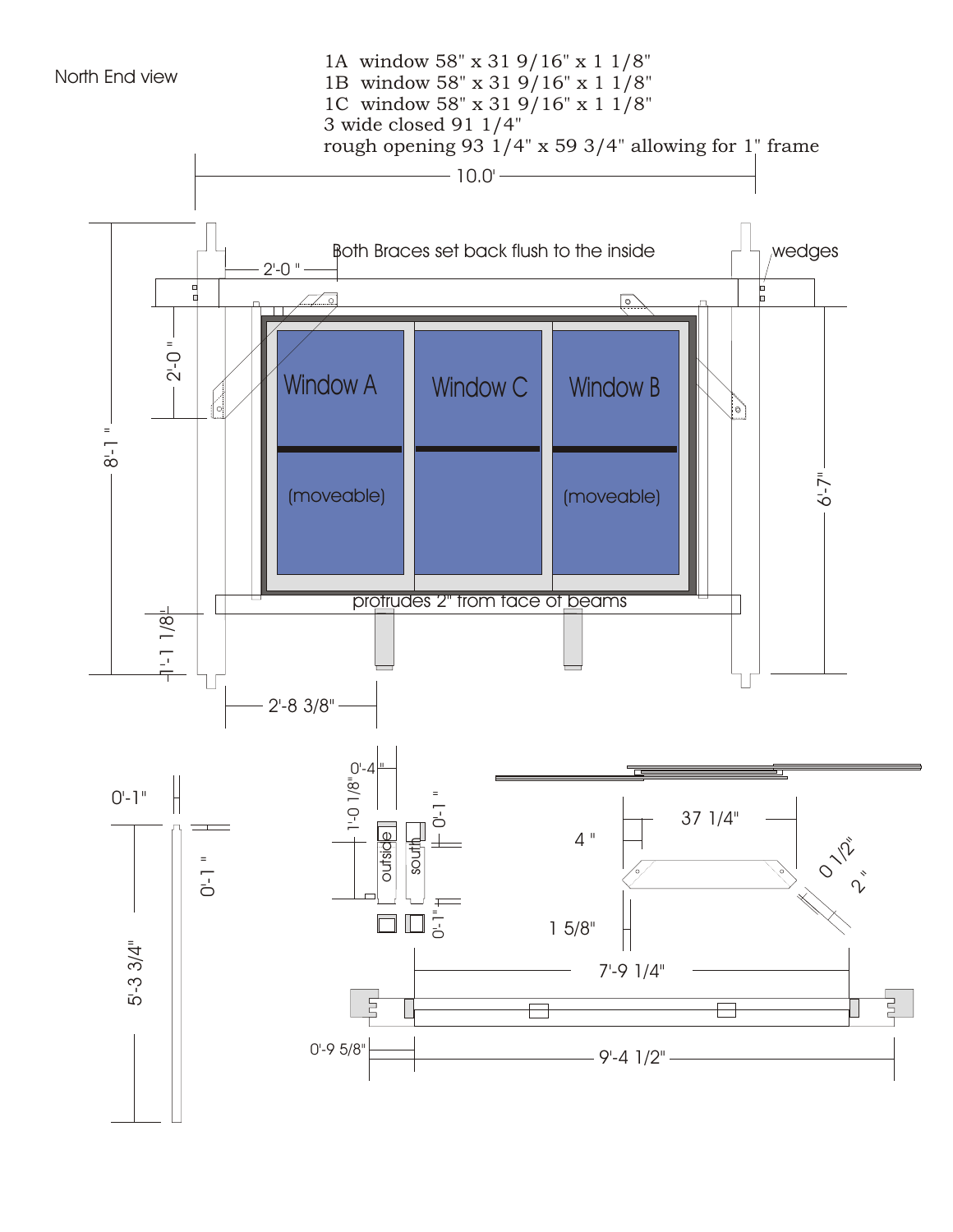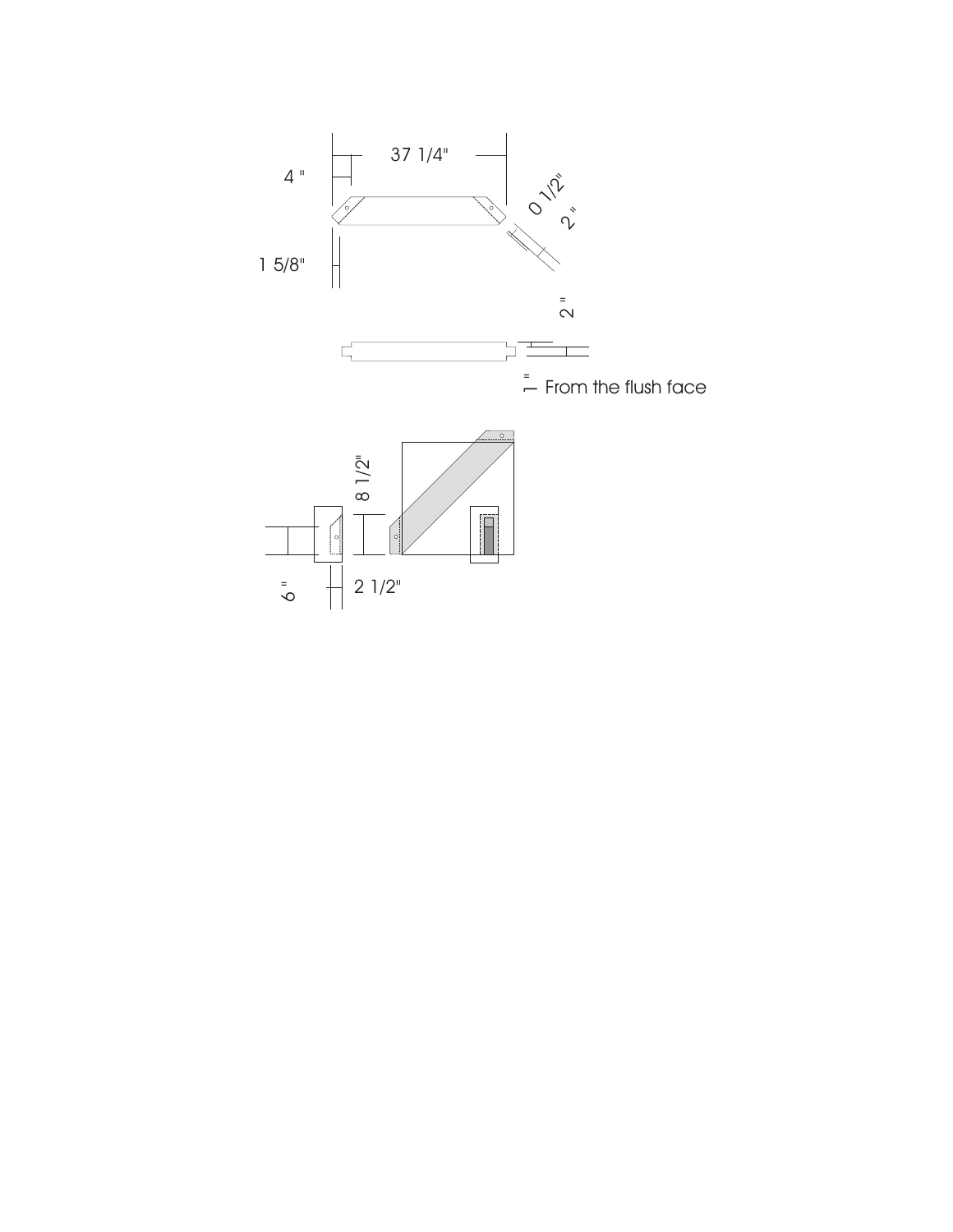## **I windows 58" x 31 9/16" x 1 1/8"**



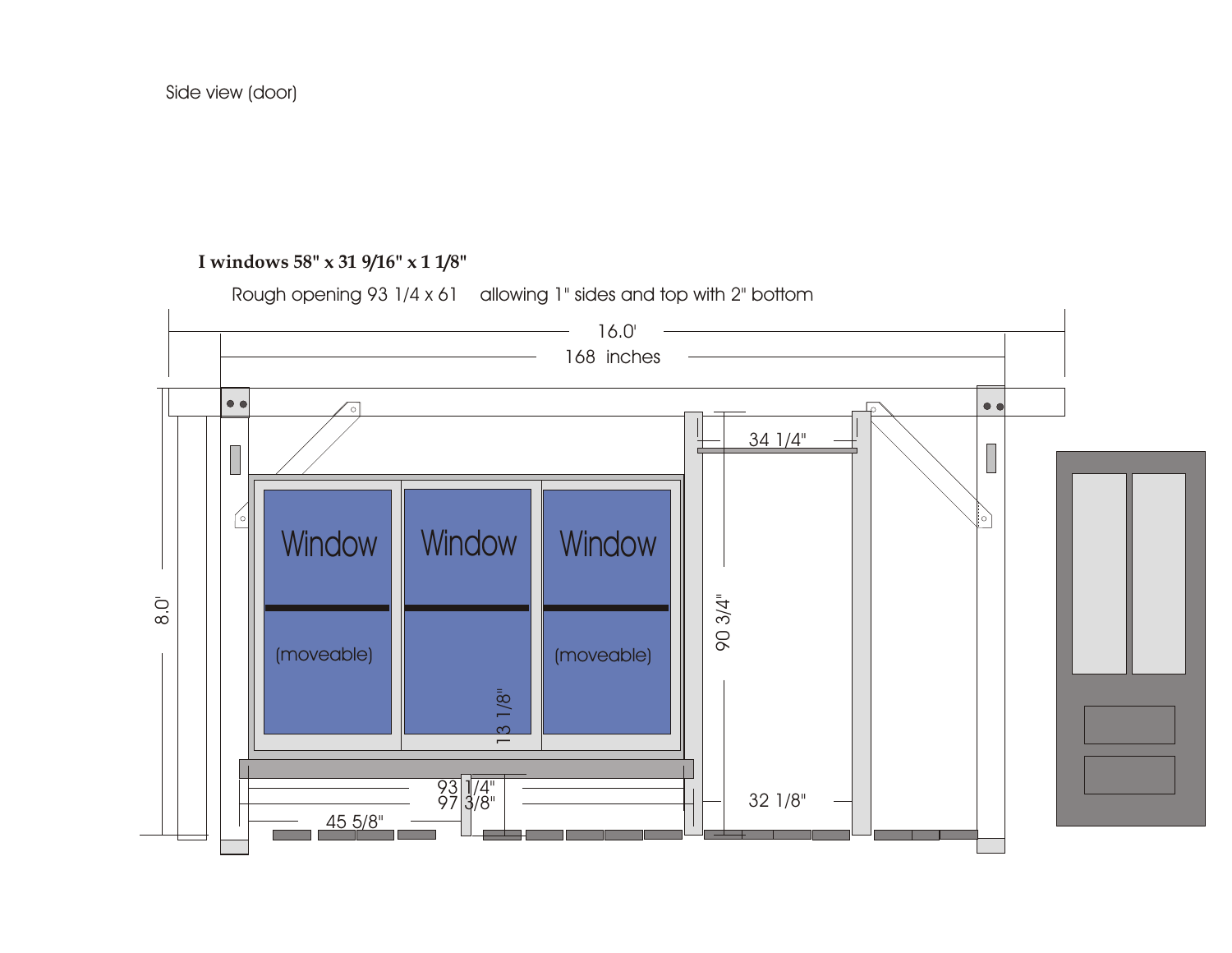## Side view (lake facing - no door)

IV windows 58.5" x 32 1/8" x 1 1/8"

Rough openings 64 1/4 x 61.5 allowing for 1" sides and top and 2" bottom

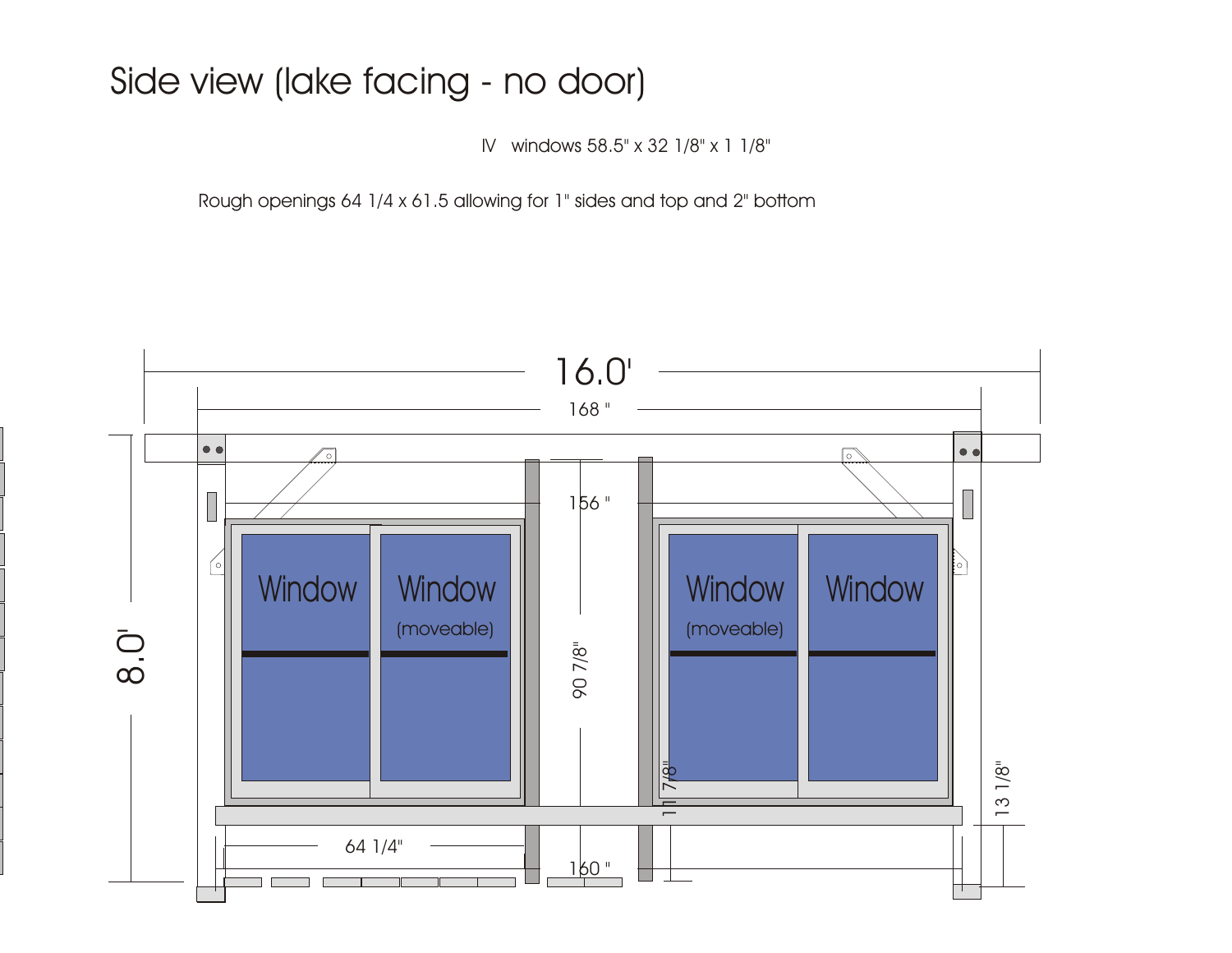## Side view (without sheathing)

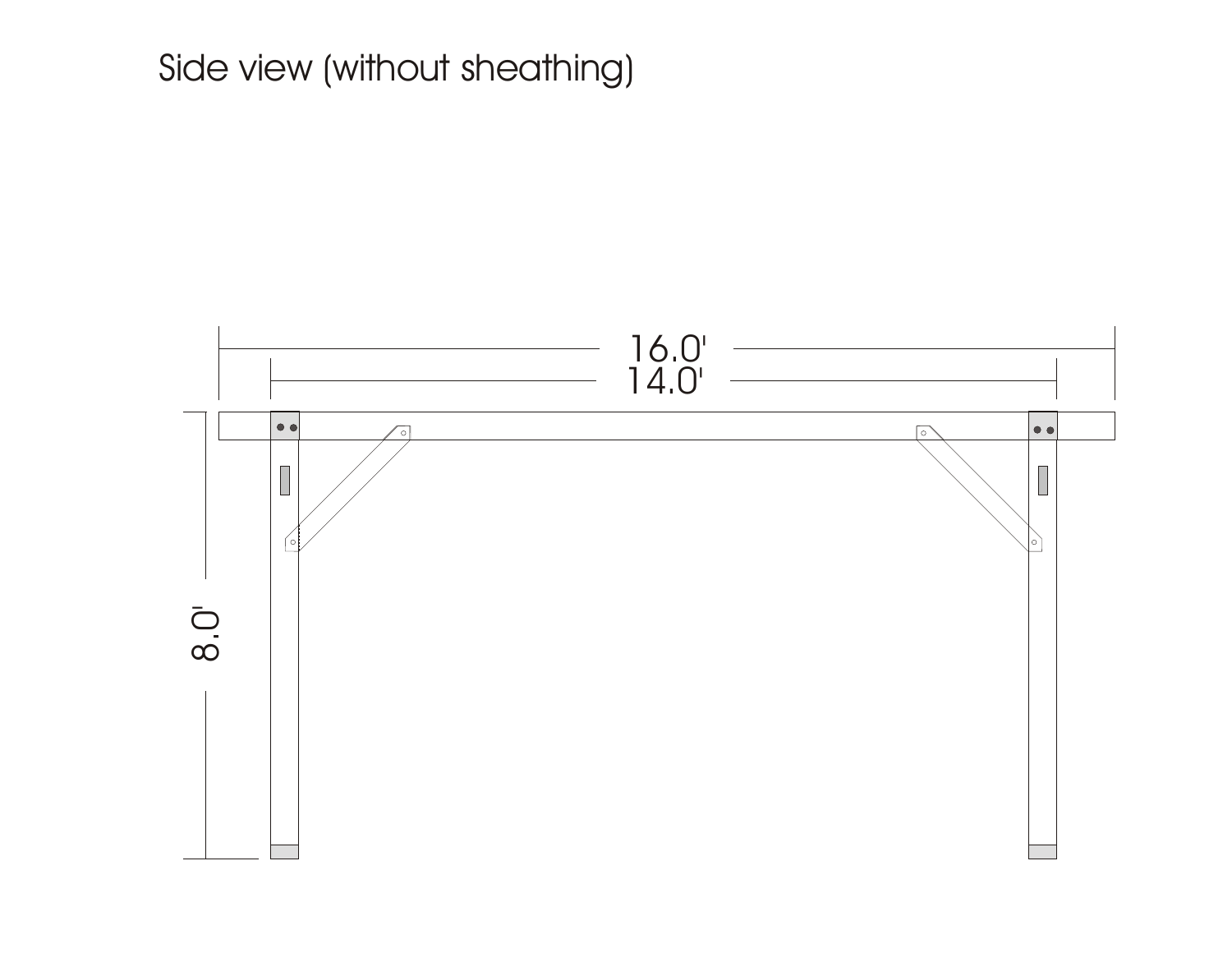## Side view